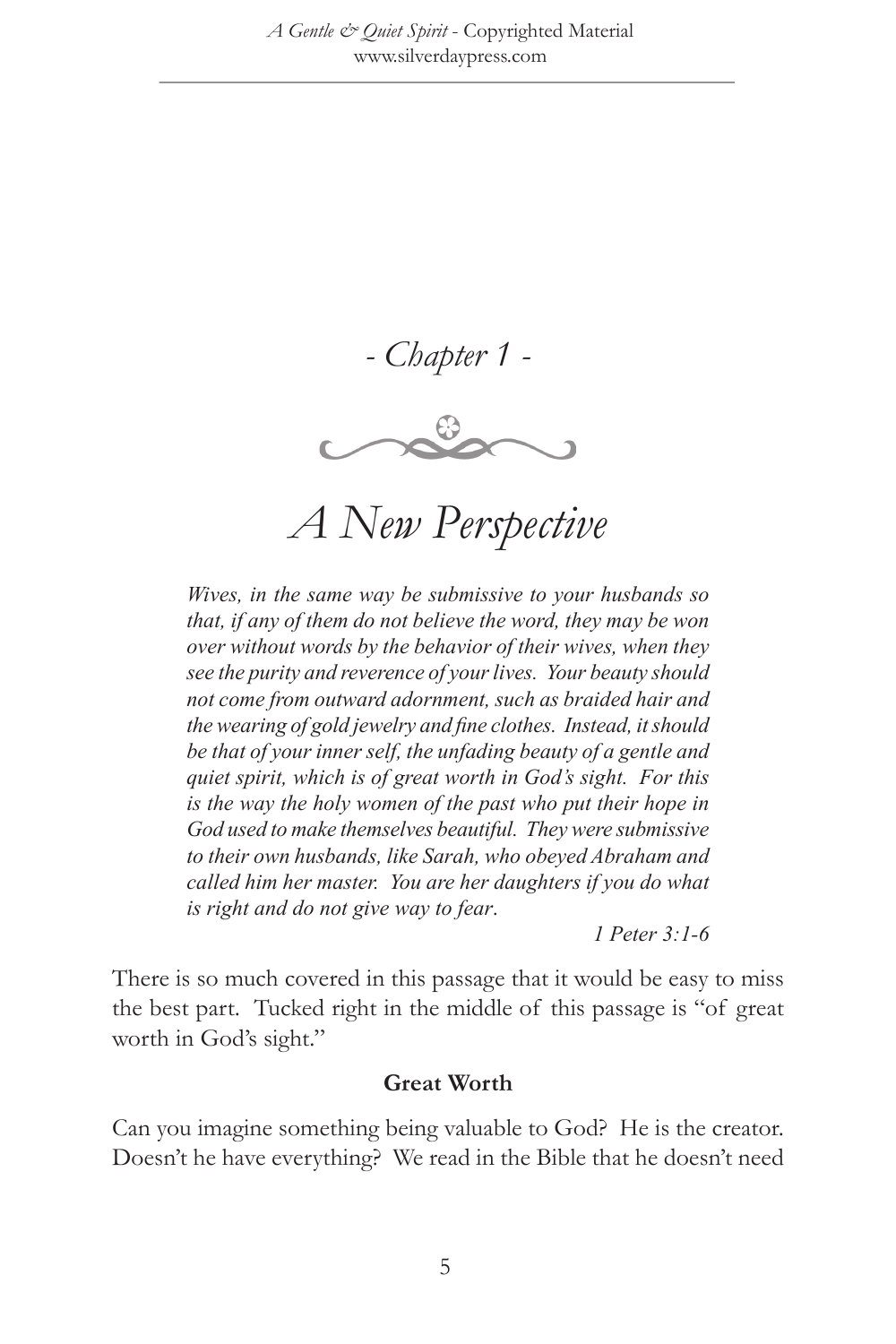anything (Acts 17:25); however, 1 Peter 3:4 says that there is something that is of great worth to him.

The Greek word translated "great worth" is *poluteles*.

**Definition:** *Poluteles* (pol-oo-tel-ace) the very end or limit with reference to price; of the highest cost, very expensive, very precious.<sup>1</sup>

*Poluteles* means the *very* end or limit. In other words, this is at the top of God's list of what he considers most precious to him.

What do you think God values? Is a gentle and quiet spirit something that you would have listed as one of the things that is highly valued by God?

What do you value the most? I have a diamond engagement ring that I cherish. I treat it with great care because of its value and its sentimental significance. I have many other things I value and protect, but they are not at the top of my list. My family tops my list. I would give up my life for them. They are priceless to me.

Sometimes it's not clear what we mean by the word great. If you are single and I set you up on a blind date and told you that this guy is great, you might ask me some questions. "What's great about him?" Or, "How great is 'great'?"

We often use the word great in a casual way. We might say that it's a "great" day, but we are only casually comparing the last few days. However, God is not saying "great" casually. *Poluteles* means the very end or limit with reference to value. This Greek word is also used in Mark 14:3-5.

> *… a woman came with an alabaster jar of very expensive [poluteles] perfume, made of pure nard. She broke the jar and poured the perfume on his head...It could have been sold for more than a year's wages...*

*Mark 14:3-5*

This passage gives us more insight into the word *poluteles*. This perfume was worth more than a year's salary. Personally, I've never spent more than half of what I make in one day for perfume. Most perfumes today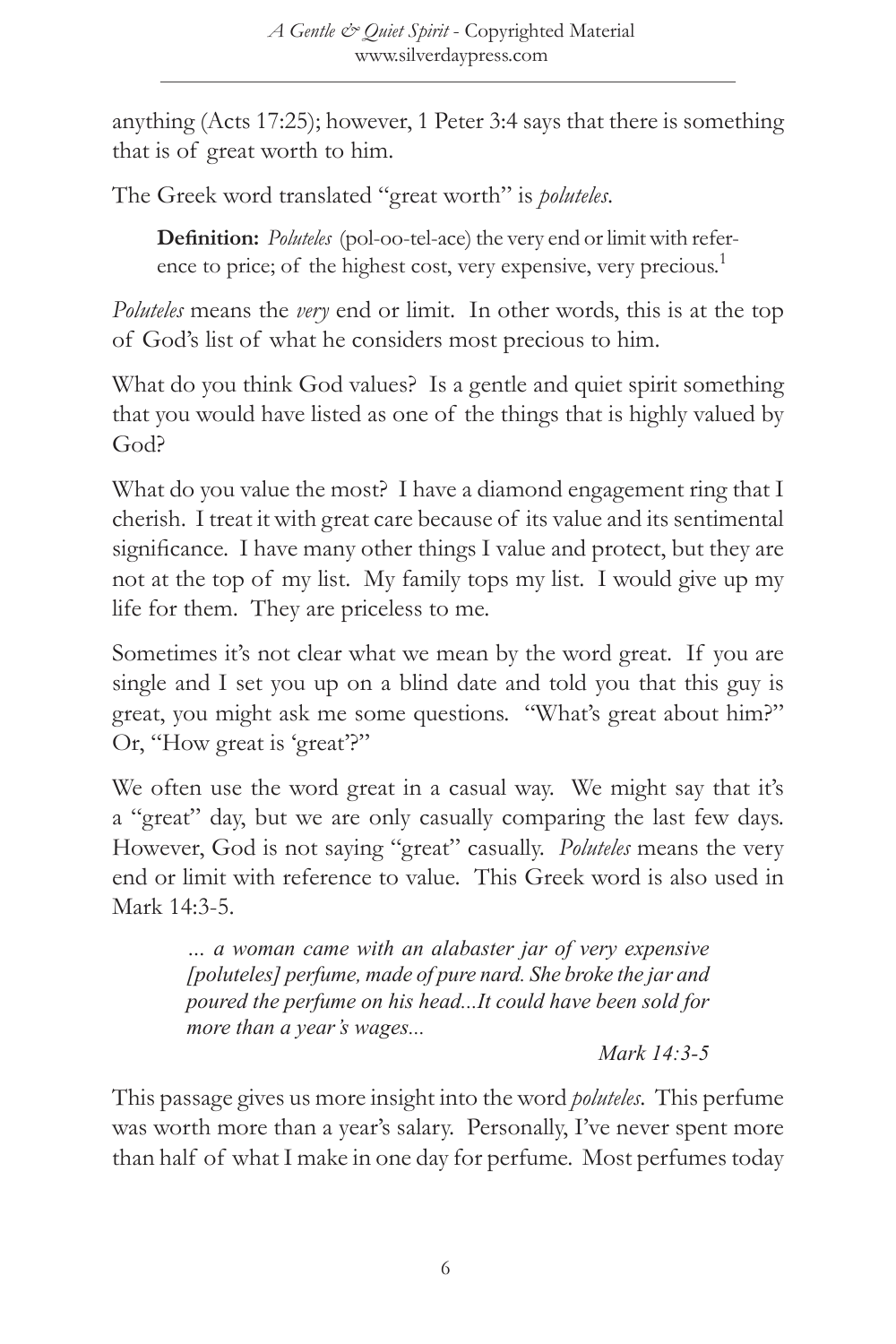cost between \$25 and \$100. The most expensive perfume that I've ever seen cost \$400 an ounce. But even that perfume would not be close in comparison to a perfume that cost more than a year's salary.

If you had a bottle of perfume that cost more than what you make in a year (or could make), how would you take care of it compared to your other perfumes? And how would you describe it compared to your other perfumes? I probably would repeat the word "very" several times just so that it is clear how valuable it is – "very, very, very expensive perfume." When you compare this perfume that was poured on Jesus with any other perfume, it is by far the most valuable.

When God says *poluteles* in 1 Peter 3:4, he means GREAT worth or VERY precious. This tops his list. A gentle and quiet spirit is of incredible worth to him.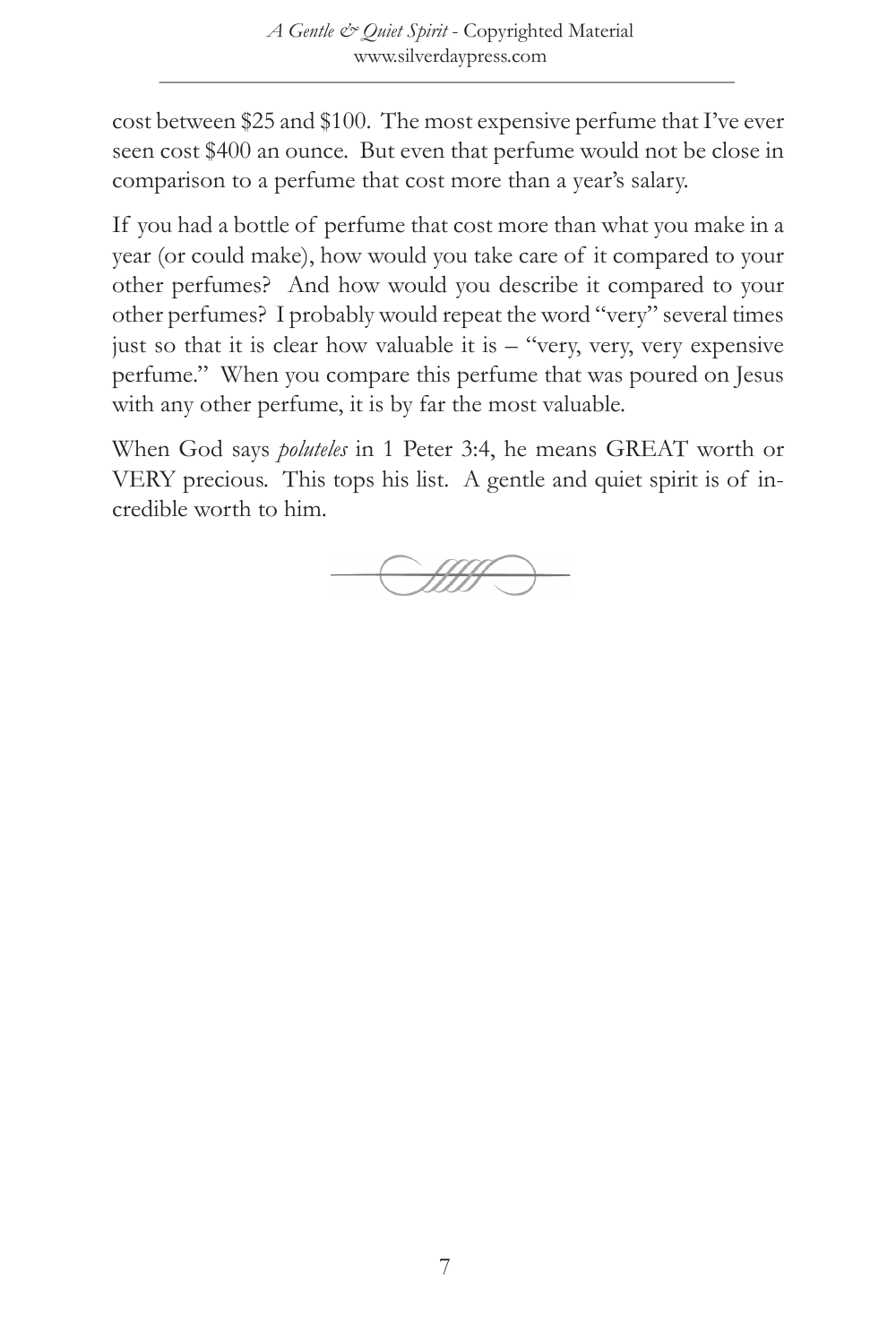## **Worksheet 2 – Great Worth**

1. What do you value the most?

2. According to 1 Peter 3:1-6, what does God value?

- 3. Do you feel highly valued by God?
- 4. Have you actively pursued the qualities of a gentle and quiet spirit?
- 5. How does feeling valued impact you?

- 6. Consider what you cherish the most. Throughout today consider God cherishing you in that way.
- 7. Write a prayer asking God to help you understand how much he values a gentle and quiet spirit.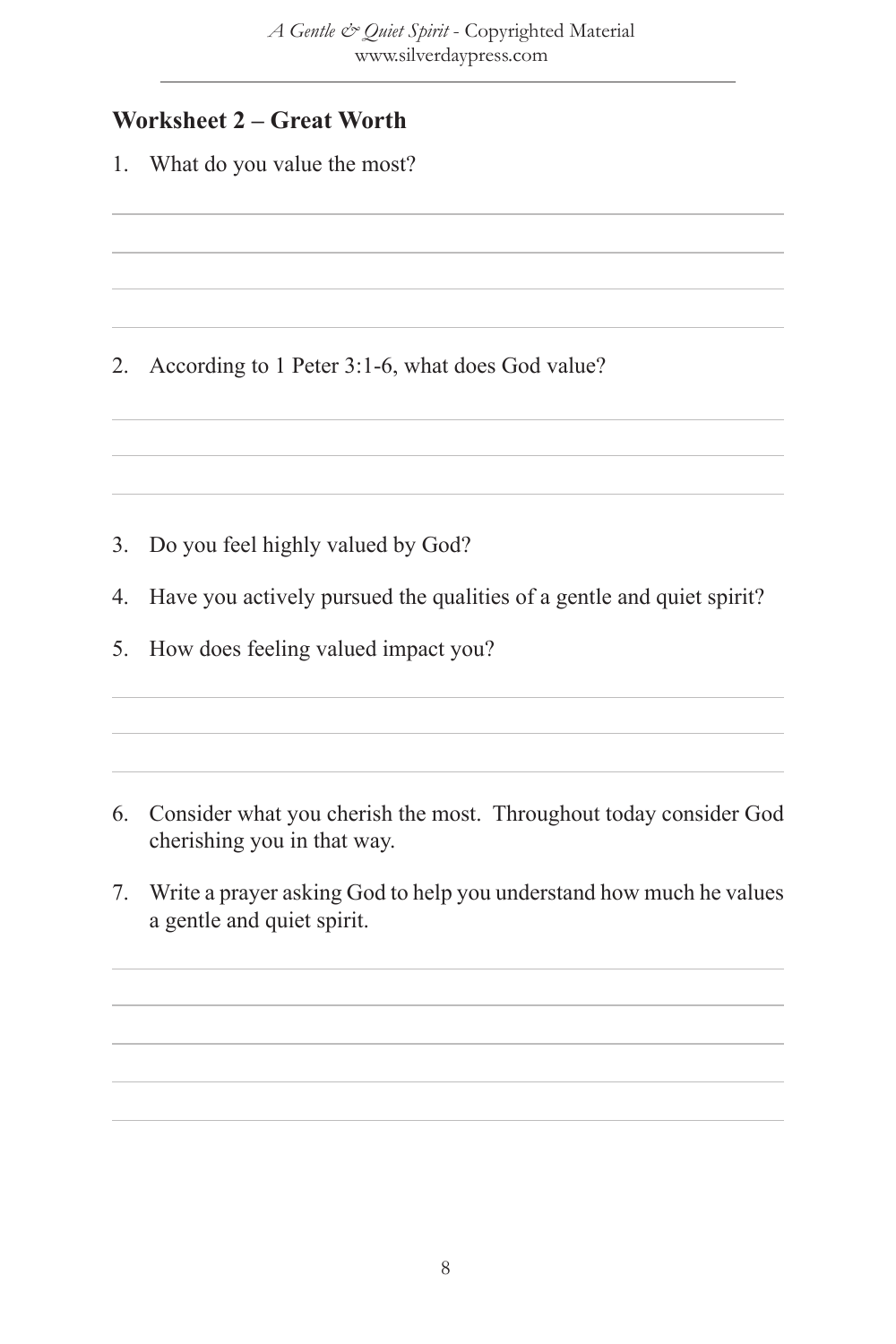

*Devote yourselves to prayer, being watchful and thankful. Colossians 4:2*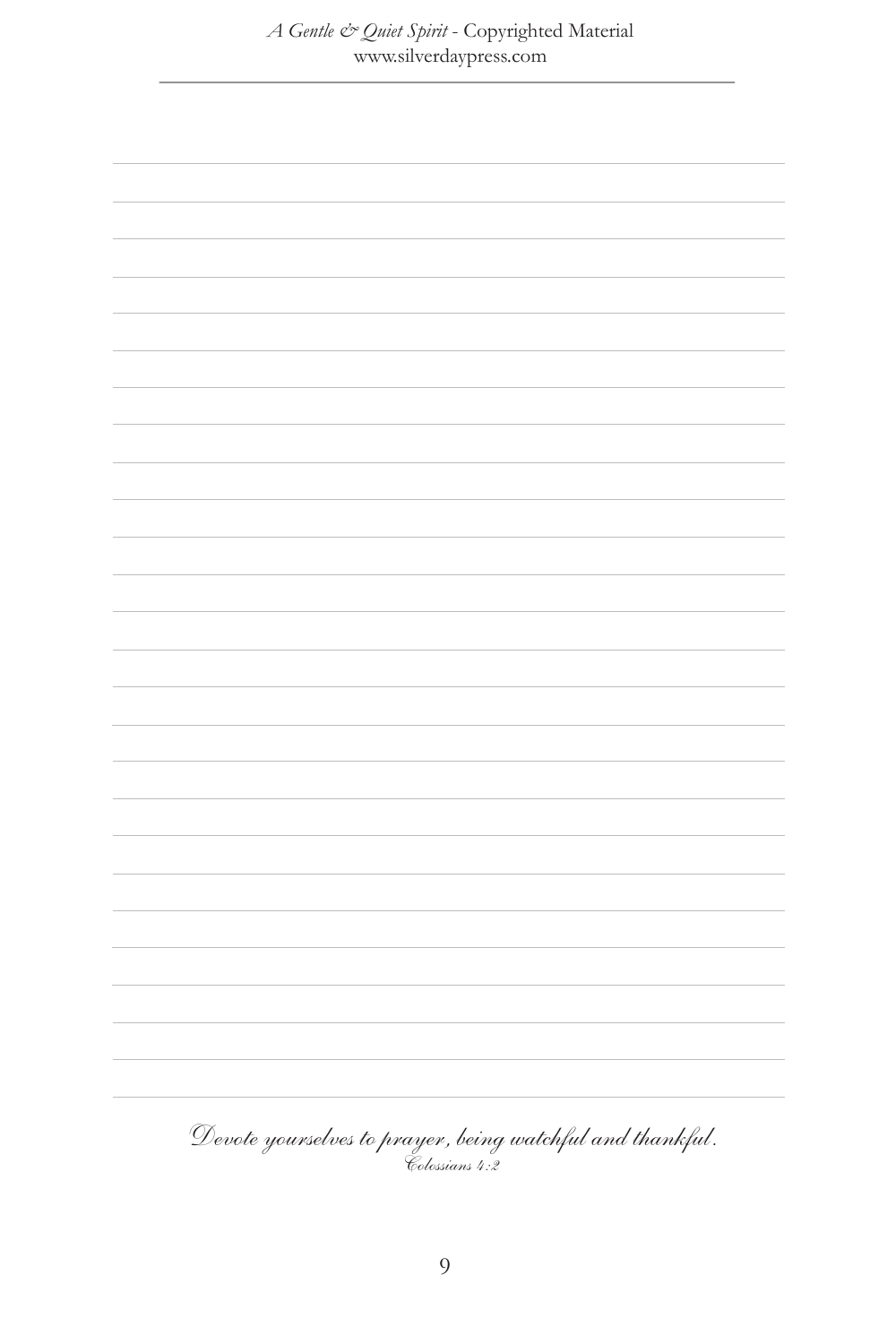### **Gentle**

The Greek word translated "gentle" or "meek" is *praus*. There are three scriptures in the New Testament with the word *praus* in the original text.

> *Instead, it should be that of your inner self, the unfading beauty of a gentle [praus] and quiet spirit, which is of great worth in God's sight.*

*1 Peter 3:4*

*Say to the Daughter of Zion, "See, your king comes to you, gentle [praus] and riding on a donkey, on a colt, the foal of a donkey."* 

*Matthew 21:5*

*Blessed are the meek [praus], for they will inherit the earth. Matthew 5:5*

**Definition:** *Praus* (prah-ooce') The exercises of it are first toward God. It is that temper of spirit in which we accept his dealings with us as good without disputing or resisting and is closely linked with the word humility. It is only the humble heart which is also *praus*, and which, as such, does not fight against God. *Praus* is the opposite of self-assertiveness and self-interest.

The meaning of *praus* is not readily expressed in English, for the terms gentleness and meekness, commonly used, suggest weakness, whereas *praus* does nothing of the kind. The common assumption is that when a man is meek or gentle, it is because he cannot help himself, but the Lord was *praus* because he had the infinite resources of God at his command.<sup>2</sup>

*Praus* means power under control, or power that is submitted or surrendered. It takes great inner strength to be *praus*. The English word gentleness refers more to actions, whereas *praus* refers more to a condition of mind and heart.<sup>3</sup> Our modern usage for "gentle" and "meek" is being mild or weak, lacking in spirit and courage. Having no inner strength and being easily imposed upon is how some people perceive a gentle and quiet spirit. Maybe that's the way Pilate viewed Jesus in Matthew 27:13-14, but Jesus was not replying *because* he had inner strength. Consider Jesus in the following verse. Imagine this taking place.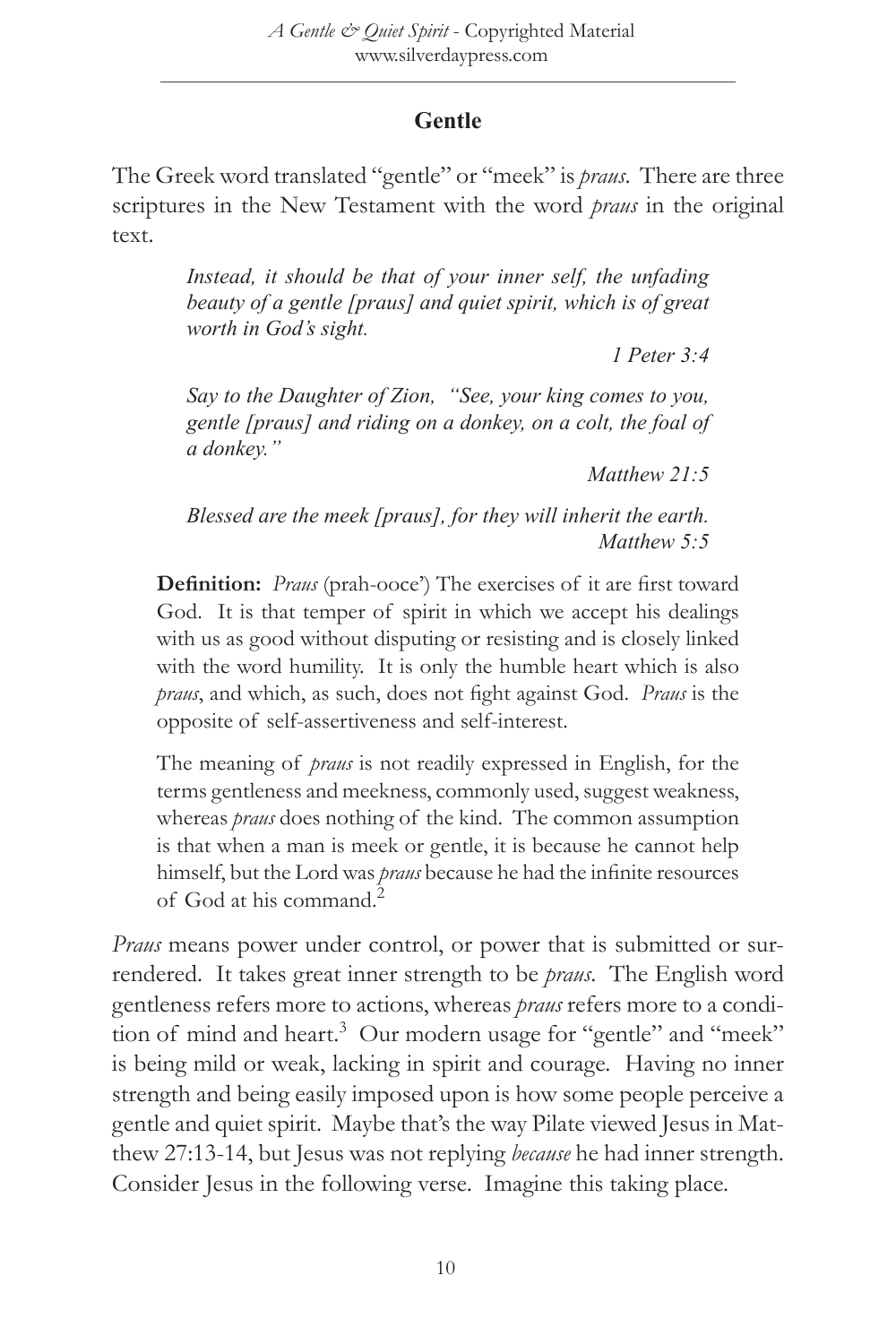*A Gentle & Quiet Spirit* - Copyrighted Material www.silverdaypress.com

*Say to the Daughter of Zion, "See, your king comes to you, gentle [praus] and riding on a donkey, on a colt, the foal of a donkey."*

*Matthew 21:5*

Do you picture Jesus looking docile as he rode a donkey into Jerusalem? Read the definition of *praus* again and think about Jesus entering Jerusalem. When it says Jesus was *praus*, it's describing his attitude toward God. Jesus knew he was facing crucifixion, yet he was willing to go into Jerusalem. He was *praus*.

When Jesus was arrested, he said in Matthew 26:53, "Do you think I cannot call on my Father, and he will at once put at my disposal more than twelve legions of angels?" A legion is an army of up to 5,000 men.4 So Jesus is saying that he could have immediately called more than 60,000 angels. One would have been enough! He had this infinite power that we cannot fathom. Consider this for a moment. Jesus was gentle (*praus*) because he had incredible power at his disposal and he chose not to use it. Instead he submitted himself to God and made himself available for God's plan for his life.

Was this how you described a "gentle" woman in the first worksheet? When I studied the Greek word *praus* and found that it described a strong woman instead of a weak one, it drastically changed how I read this verse. I found it more appealing.

#### **Quiet**

The Greek word for "quiet" is *hesuchios*.

**Definition:** *Hesuchios* (hay-soo'-khee-os) tranquillity arising from within,<sup>5</sup> undisturbed and undisturbing, peaceable, and quiet.<sup>6</sup>

As a young child, I lived near a spring of water where my father would fill our water cans. Someone had put a concrete liner in the ground around the spring so that it was easy to draw the water out. I loved to go there. It was a peaceful place where water constantly bubbled up from within the earth and overflowed. It was puzzling to me how year after year the water kept coming. There was an invisible underground source that I could not understand as a child. I think of that spring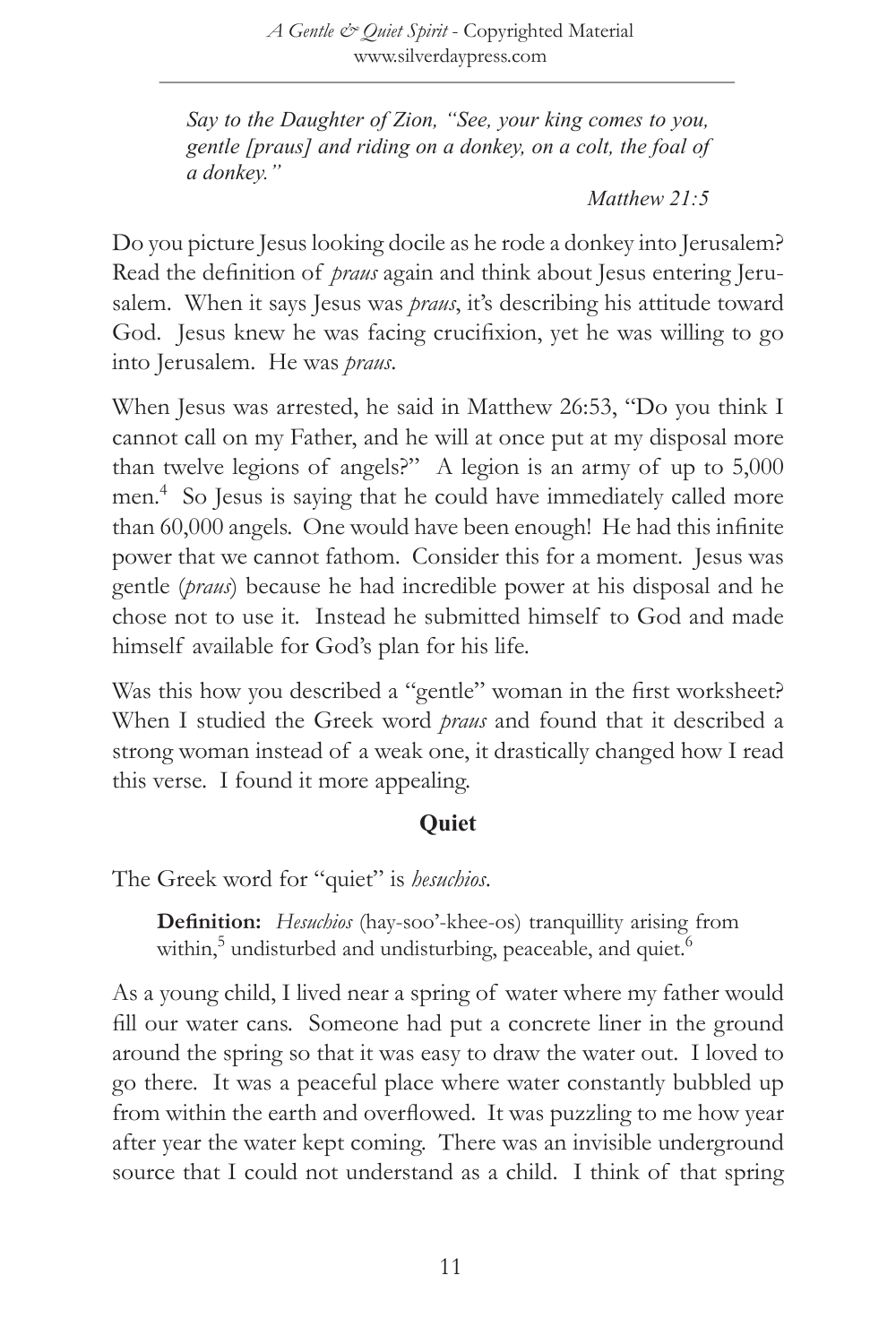every time I read this definition of "tranquillity arising from within." The quiet spirit also has an unseen source. It comes from a deep trust in God's love, protection and promises.

There are a lot of things we face every day that reveal whether or not we have this kind of spirit. Does "tranquillity arising from within" describe you or would the words "stressed-out" be a better fit? Stress, not tranquillity, describes many women today. Think back on what the last week has been like for you and your household. Were you undisturbed by the events you faced and undisturbing to others around you? Did you raise your voice or somehow lose control? Were you peaceful in the middle of all your busyness? Now, I assume you have been busy. We aren't talking about whether or not you have a life of leisure, we are talking about an inner quality.

Again, Jesus is the perfect example of *hesuchios*. Large crowds of people who were needy, hungry and sick often surrounded him (sounds like a family at times). Luke 8:42 says, "As Jesus was on his way, the crowds almost crushed him." It goes on to say that a woman touched him and that Jesus took the time to inquire about it. Unlike his disciples, who urged Jesus to send needy people away (Mark 6:36), Jesus was unruffled by the crowds. We also read about him sleeping in a boat during a storm. You can see his incredible peace and his trust in God as he deals with his disciples' fear (Matthew 8:23-26).

Jesus completely trusted God. Consider the following passage:

*For I did not speak of my own accord, but the Father who sent me commanded me what to say and how to say it. I know that his command leads to eternal life. So whatever I say is just what the Father has told me to say.*

*John 12:49-50*

He knew that God's commands would lead him to eternal life, in other words, get him back to heaven. He trusted God completely, including what to say and how to say it. What a remarkable level of trust!

There are many scriptures that give us direction on what to say and not say and how to say it and not say it. It's my goal to trust God completely, but occasionally my level of tranquillity shows me that I don't. When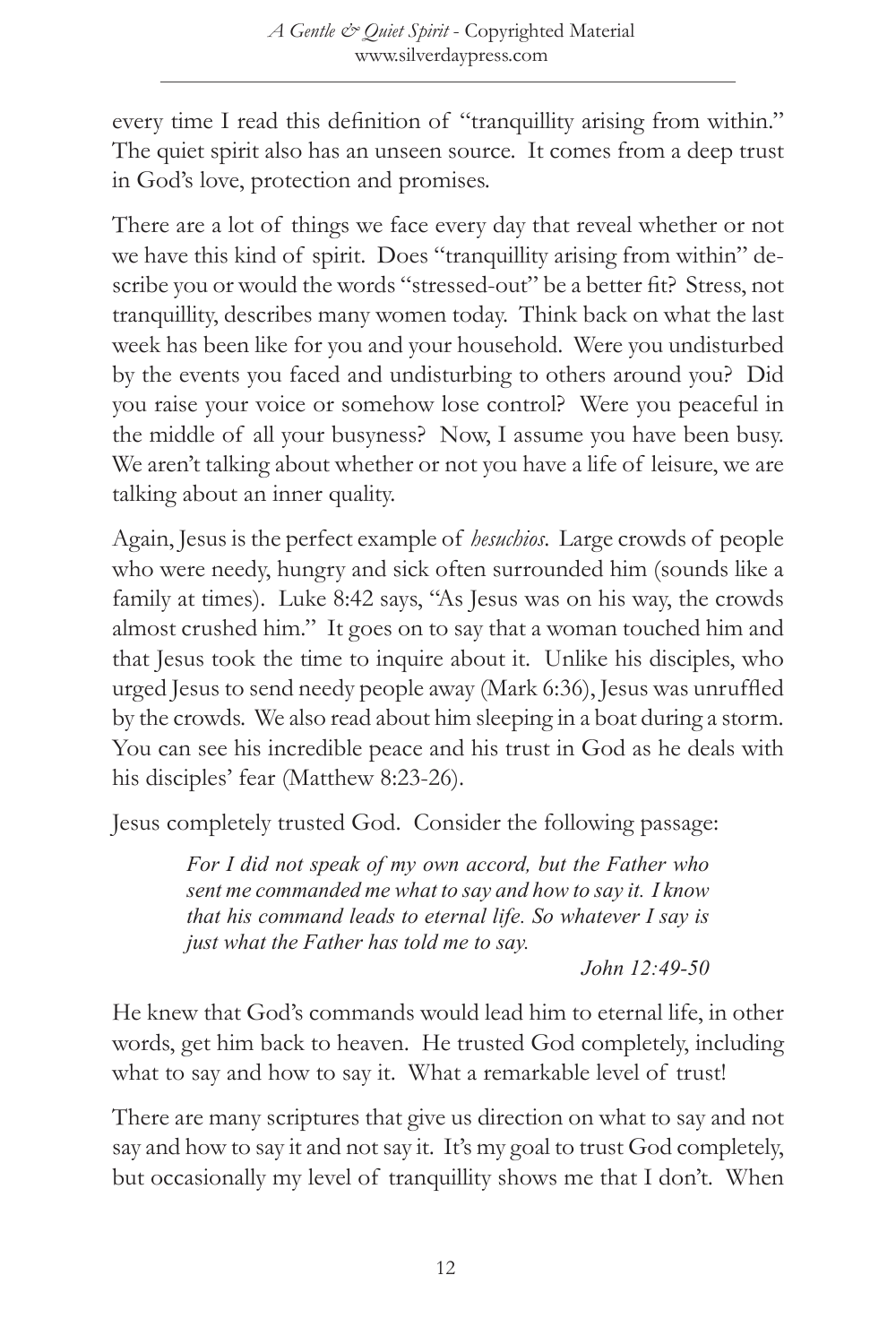I'm in a stressful situation is when I'm most apt to say and do things that I later regret. At these times, I can usually find that I'm not trusting God about something. Consider the following scriptures:

> *May the God of hope fill you with all joy and peace as you trust in him, so that you may overflow with hope by the power of the Holy Spirit.*

> > *Romans 15:13*

*Trust in him at all times, O people; pour out your hearts to him, for God is our refuge.* 

*Psalms 62:8*

*Do not let your hearts be troubled. Trust in God; trust also in me.* 

*John 14:1*

The quiet spirit is not a "fluff" quality. It comes from a deep trust in God's love, protection and promises.

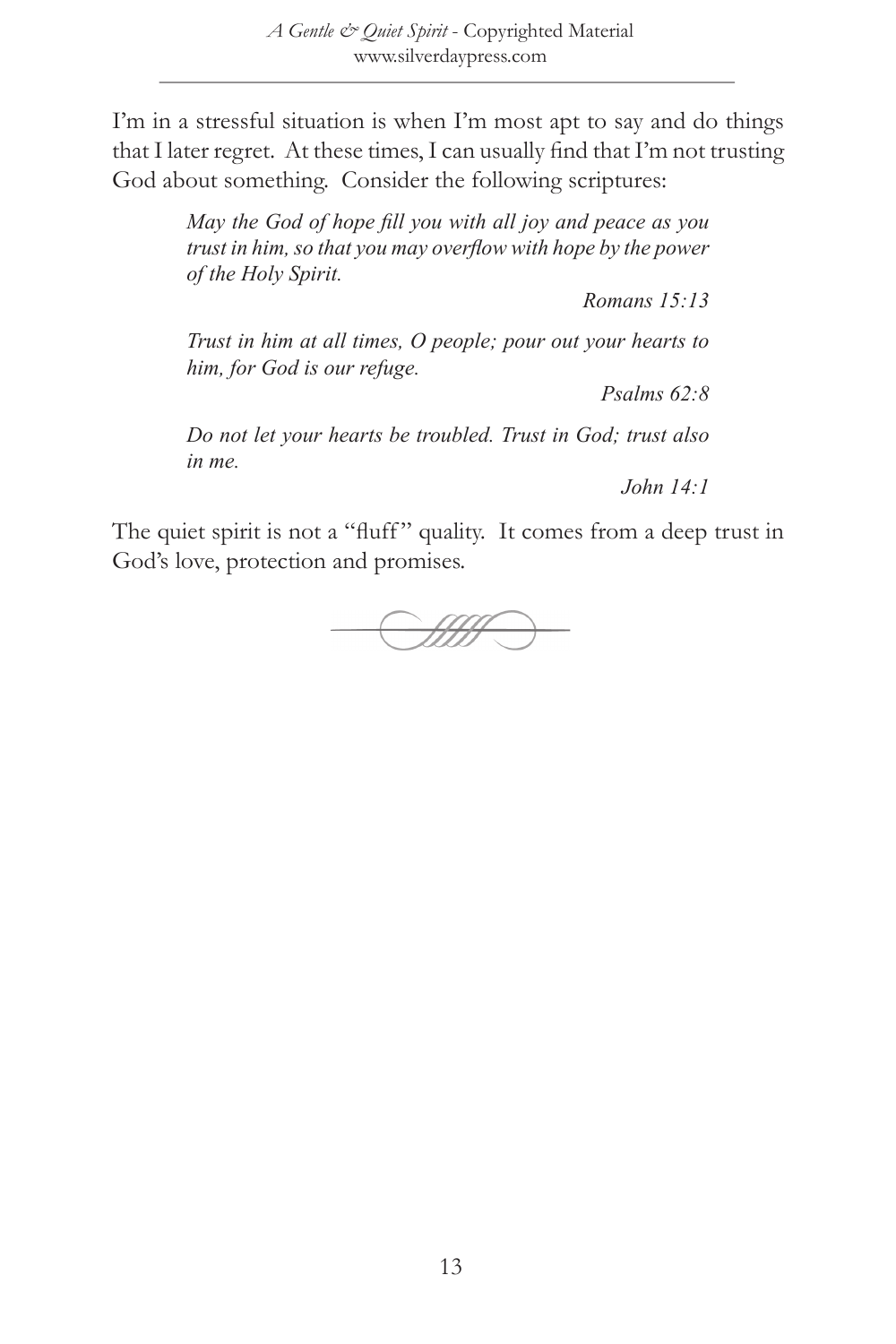# **Worksheet 3 – Gentle & Quiet**

1. Have your definitions of gentle and quiet changed any from what you wrote in Worksheet 1? If so, how? Rewrite the definitions according to what you just learned.

2. Jesus described himself as gentle in the following verse. With the biblical definition of gentle in mind, how would this quality make him more approachable?

> Take my yoke upon you and learn from me, for I am gentle *[praios –* a form of praus*] and humble in heart, and you will find rest for your souls.*

*Matthew 11:29*

- 3. Can you think of times in the life of Jesus when it would have been difficult for him not to use the power he had available?
- 4. Does "tranquillity flowing from within" describe you or are you stressedout?
- 5. What causes you the most stress?
- 6. Is your marriage peaceful? (If you are single, are you peaceful as a single woman?)